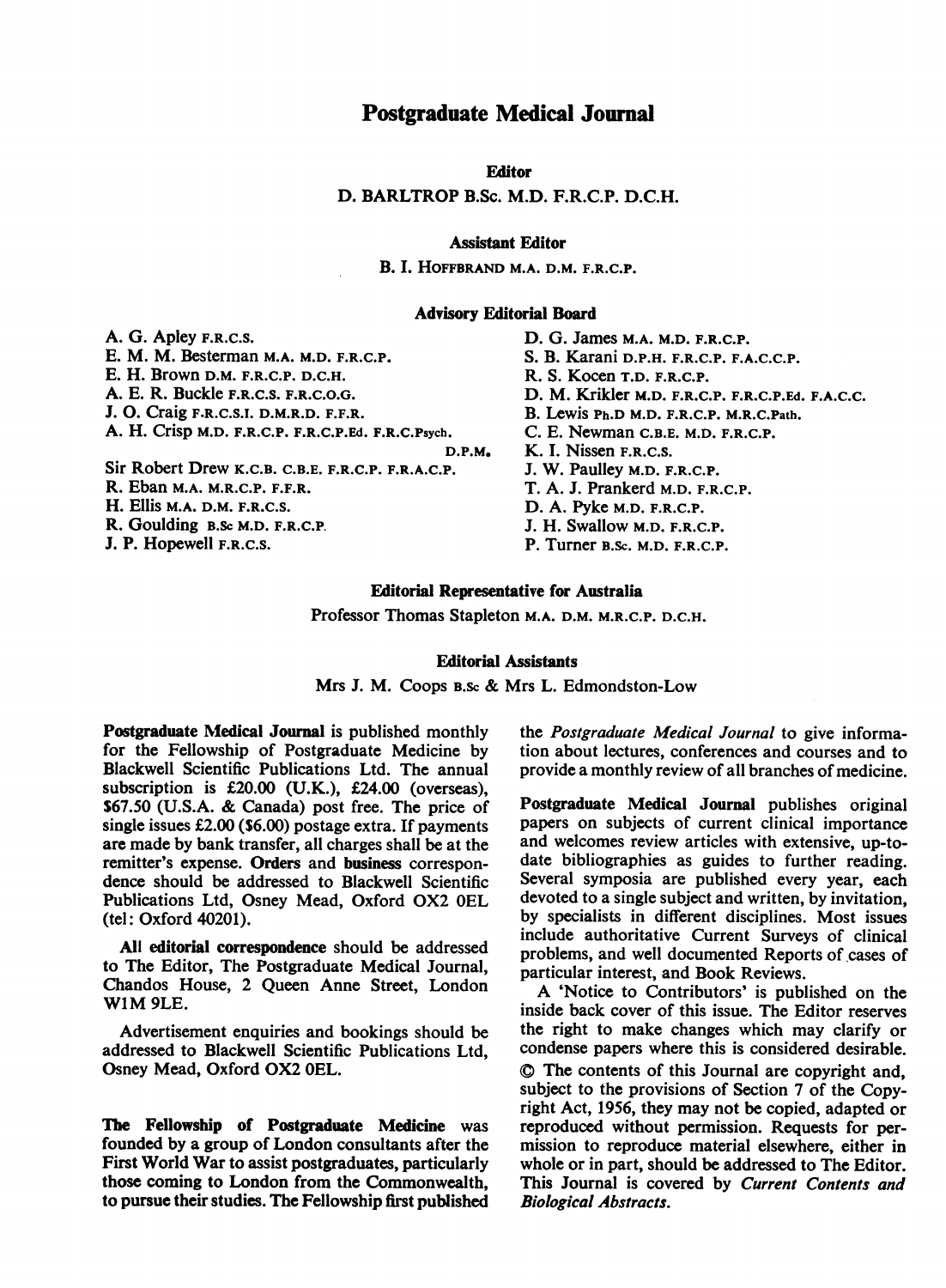Postgraduate Medical Journal (April 1976) 52, 179,

## The obstructed bronchus

A Seminar held at the Postgraduate Medical Centre of the Good Hope General Hospital, Sutton Coldfield, Warwickshire, on Saturday, 15th March, 1975, sponsored by Astra Chemicals Ltd, and Fisons Ltd, Pharmaceutical Division.

Edited by: DR B. H. BASS

# **CONTENTS**

| Chairman's introduction.<br>B. H. BASS                                                                          |           | $\mathbf{A}$      |                          |                          | $\bullet$                |                          |                      |                      |  | 181        |
|-----------------------------------------------------------------------------------------------------------------|-----------|-------------------|--------------------------|--------------------------|--------------------------|--------------------------|----------------------|----------------------|--|------------|
| Sputum and mucociliary clearance mechanisms .<br><b>LYNNE REID</b>                                              |           |                   |                          |                          | $\sim 100$               | <b>Contract Contract</b> |                      |                      |  | 183        |
| <b>Discussion</b>                                                                                               |           |                   |                          |                          |                          |                          |                      |                      |  | 189        |
| Bronchomotor tone and its modification by certain drugs.<br>P. L. KAMBUROFF                                     |           |                   |                          |                          |                          |                          |                      |                      |  | 190        |
| <b>Discussion</b>                                                                                               |           |                   | $\Delta \sim 100$        | $\mathcal{L}$            |                          |                          |                      |                      |  | 195        |
| Small airways disease .<br>T. B. STRETTON                                                                       |           | <b>Contractor</b> | $\sim$                   | $\sim$                   | $\bullet$                | $\bullet$                | $\bullet$            | $\bullet$            |  | 197        |
| <b>Discussion</b>                                                                                               |           |                   | $\bullet$                | $\bullet$                | $\bullet$                | $\bullet$                | $\bullet$            |                      |  | 204        |
| An account of the treatment of five chronic asthmatic patients<br>$\sim 100$<br>P. L. KAMBUROFF and F. J. PRIME |           |                   |                          |                          |                          |                          | $\ddot{\phantom{a}}$ | $\ddot{\phantom{a}}$ |  | <b>205</b> |
| The effect of heart disease on pulmonary function<br>C. W. HERTZ                                                |           |                   |                          |                          |                          |                          |                      | $\bullet$            |  | 209        |
| <b>Panel discussion</b>                                                                                         | $\bullet$ | $\sim$ 100 $\pm$  | <b>Contract Contract</b> | <b>Contract Contract</b> | <b>Contract Contract</b> | $\sim$ 100 $\pm$         | $\sim$ 100 $\pm$     | $\bullet$            |  | 215        |